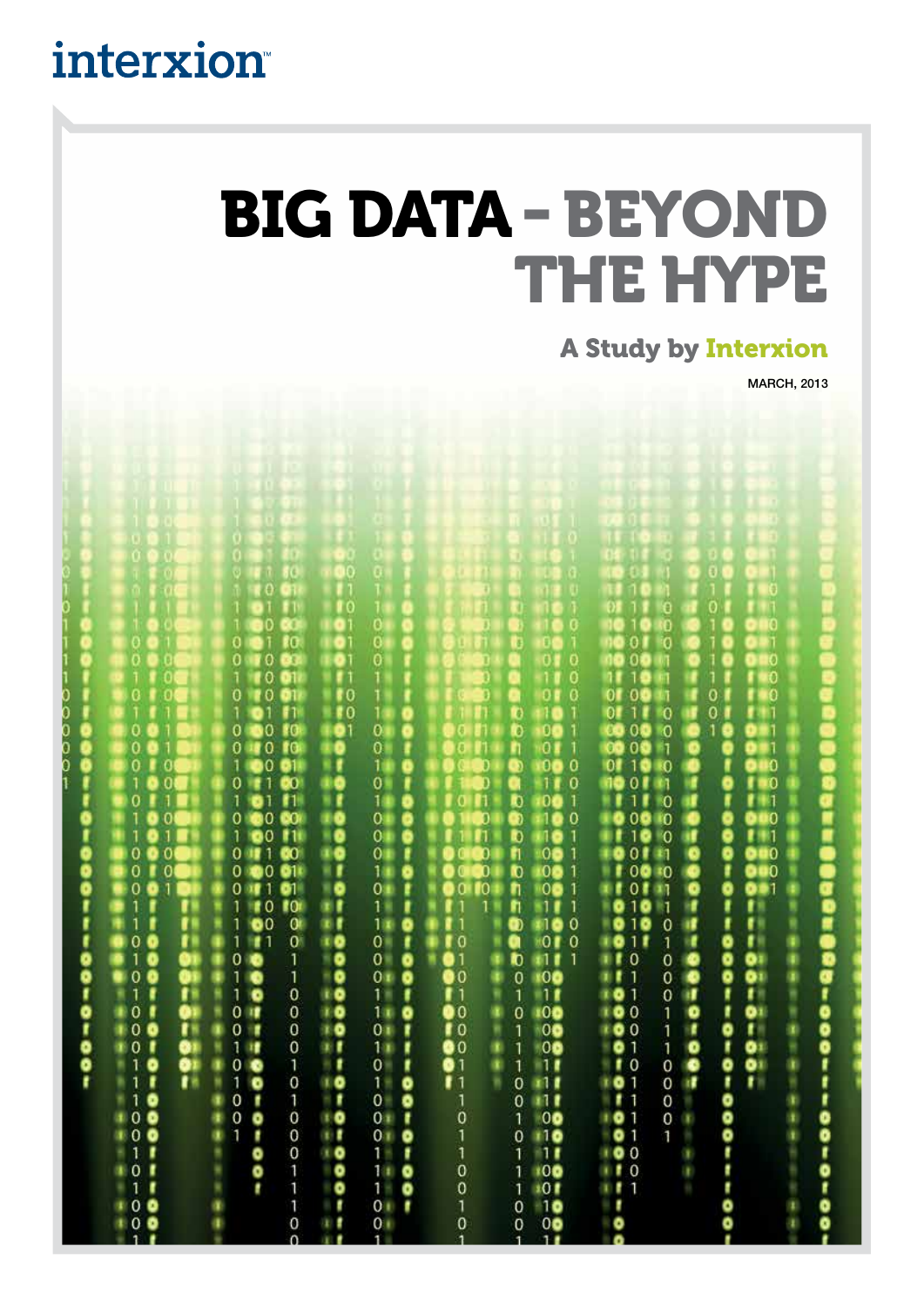## FOREWORD

Big data, along with cloud computing, is a term that has come to dominate current IT industry debate. With the continued rise of smartphones, tablets and social networks, and an ever increasing proportion of business processes becoming digitised, we all see evidence of the vast amounts of data that these transactions and communications produce.

At its simplest level, big data describes the challenge of extracting better insights from the information flowing in, out and through corporate and organisational networks. In theory, this intelligence could hold the key to any number of performance improvements, such as reducing customer churn, increasing sales or eliminating inefficiencies.

While much has been made about the commercial potential of big data, concrete examples of projects being executed are, outside the scientific world, relatively thin on the ground. Getting big data right demands the effective orchestration of a broad set of variables. On the one hand we have the cultural challenge of operating across a broad range of business functions – for instance, sales, customer service and finance – to paint a complete picture of inter-connected operations. On the other hand, there is the technological challenge of combining hardware, software and the network to deliver a platform capable of crunching through big data sets.

Looked at purely from a technological perspective, addressing this challenge calls for a strategic vision underpinned by a long-term plan. Anecdotal evidence suggests, however, that despite the desire of IT departments to take a more strategic approach, the day-to-day demands of the business sees them driven by short-term reactive pressures.

At Interxion, we wanted to get a real understanding of the current state of play in how businesses were tackling big data, if at all. In our report, *Big Data – Beyond the Hype*, we explore some of the following themes as revealed by interviews with 750 European IT decision makers (Vanson Bourne) in the UK, France, Germany, the Netherlands, Spain, Belgium, Denmark, Sweden, Austria, Switzerland, and Ireland:

- The appetite and capability of business to capitalise on big data
- The ability of IT departments to take the necessary long-term view to make big data a success
- Restrictions on IT's capacity to deliver big data programmes
- The robustness of the business case and expected commercial benefits for big data

The study has unearthed some interesting perspectives. We trust you will get as much from its findings and insights as we have.

Best wishes,

#### **Ian McVev**

DIRECTOR OF MARKETING AND BUSINESS DEVELOPMENT, ENTERPRISE AND SYSTEMS INTEGRATOR SEGMENT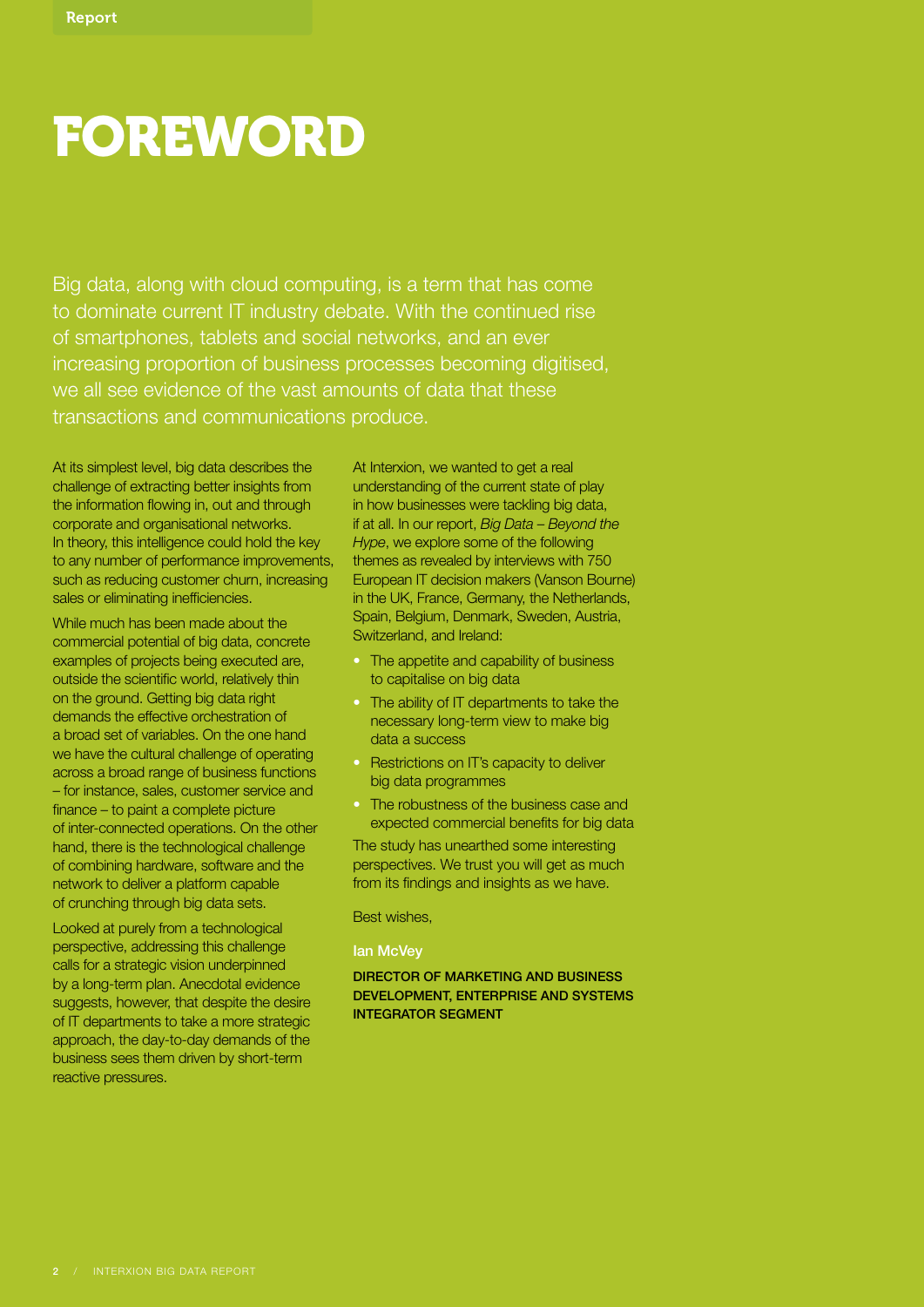### IN THIS REPORT

- 5 The business case for big data 6 The struggle to take a strategic view
- 7 Big data a strategic proposition
- 8 Where challenge meets opportunity
- 11 Expected benefits
- 12 A growing priority
- 13 Regional differences

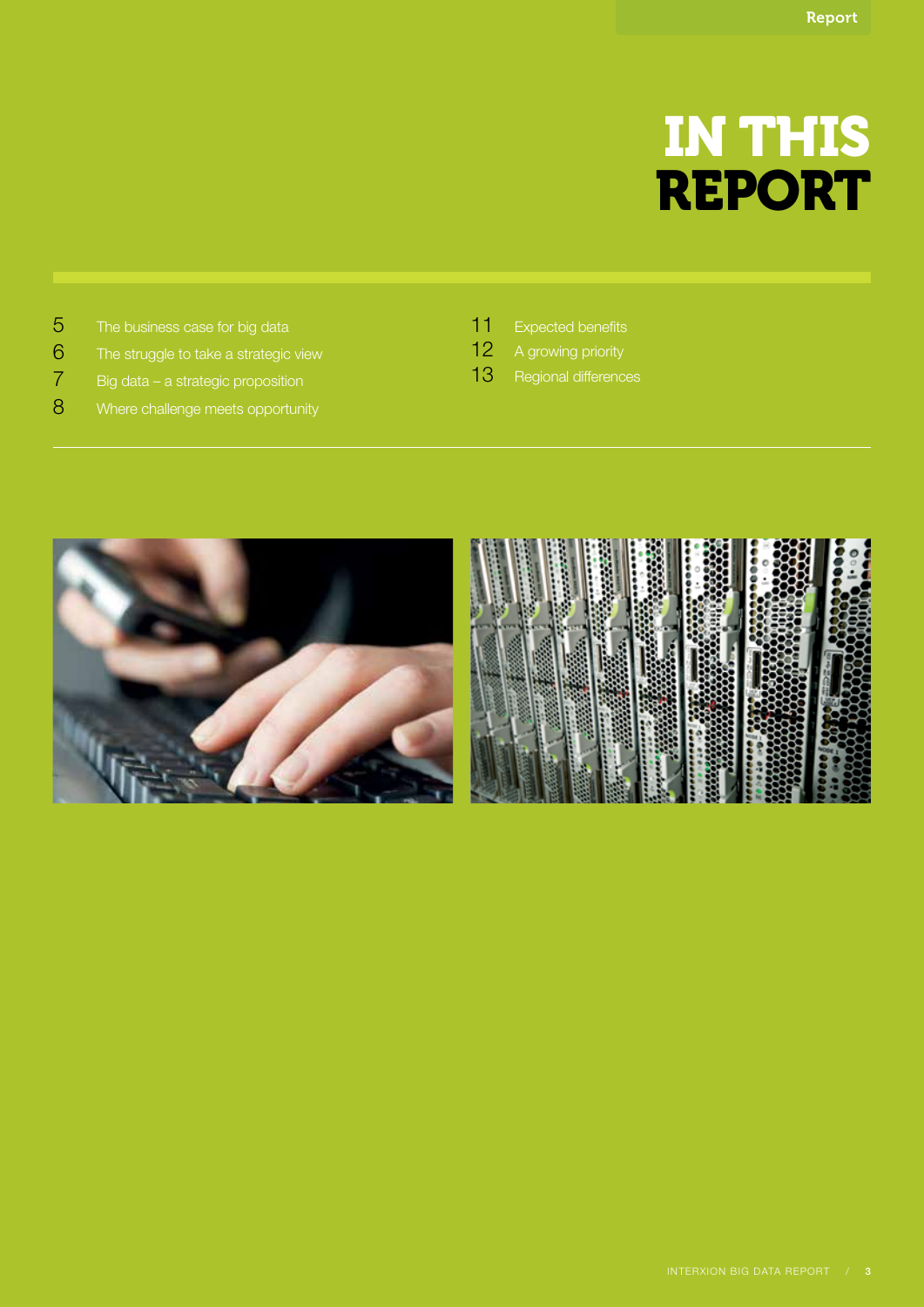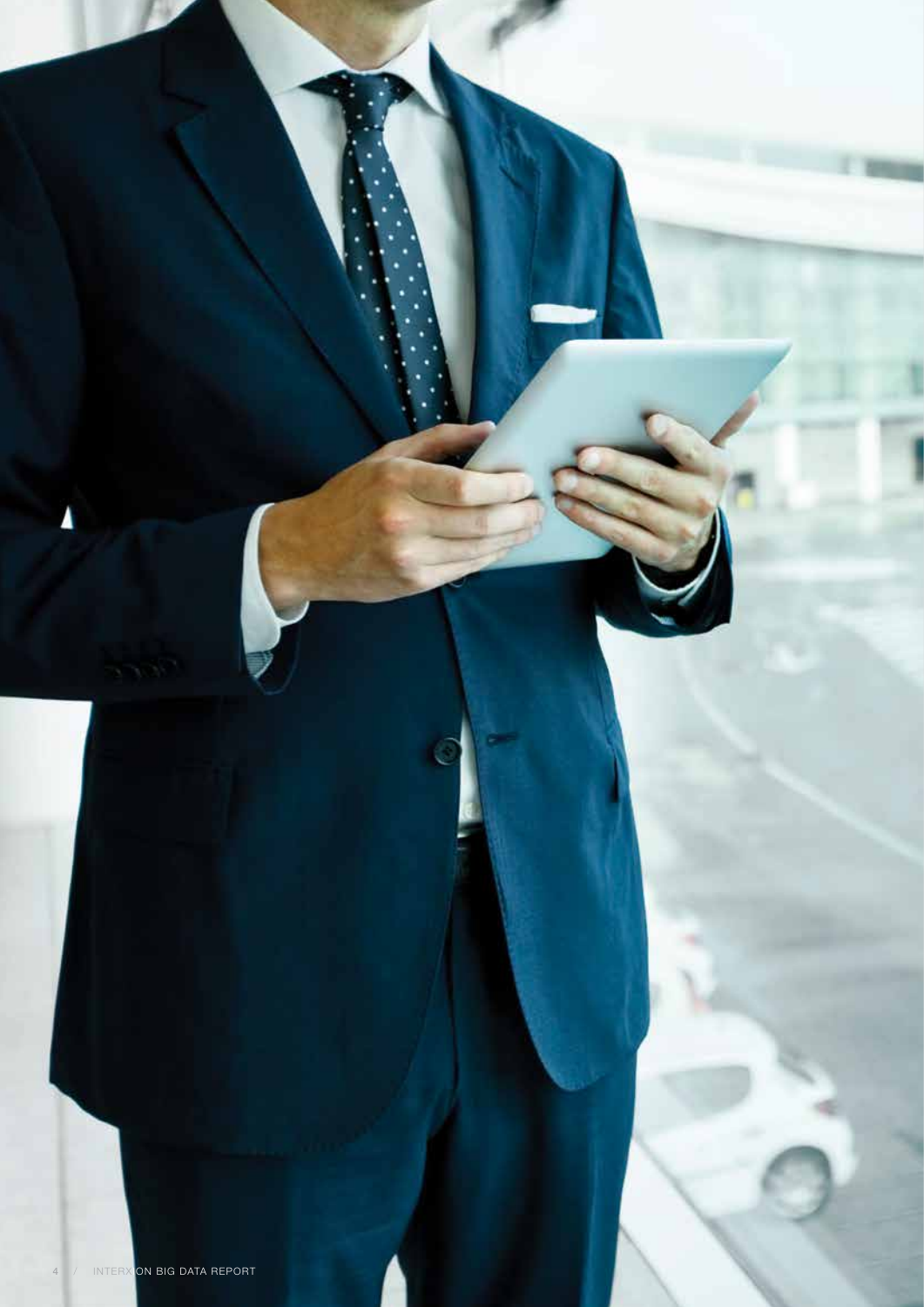## THE BUSINESS CASE FOR BIG DATA

Big data is commonly understood to mean the mining of huge data sets to deliver actionable intelligence and commercial advantage. Enterprise data sets hold a wealth of information on areas such as customer behaviour and interactions, supply chain movements and financial transactions. According to the underlying premise of big data, effective analysis of this information should expose a whole host of underlying trends, patterns and insights that can be used to the business's advantage.

Despite all the media and industry clamour around big data however, relatively few businesses have managed to find a role for it in their own operations: just a quarter of businesses have explored and made a successful business case for big data. Nonetheless, its application is being widely considered, with 81% of organisations either already having explored big data or planning to do so.

- 25% of businesses have explored and made a successful business case for big data
- The application of big data is being widely considered with a further 56% of organisations having explored the business case or planning to do so

### THE INTERXION VIEWPOINT

"The results indicate that we are still in the early phases of the adoption cycle for big data. As we hear more and more about successful applications though, organisations will start to learn from each other and we can expect to see the volume of big data programmes – based on robust commercial analysis – really ramp up."

#### Which of these best describes your organisation's position on big data?

- We are exploring how big data could benefit our organisation but are yet to build a business case
- We have explored how big data could benefit our organisation and could not find a business case
- We have explored how big data could benefit our organisation and have developed a business case
- We have not explored how big data could benefit our organisation but do have plans to do so
- We have no plans to explore how big data could benefit our organisation

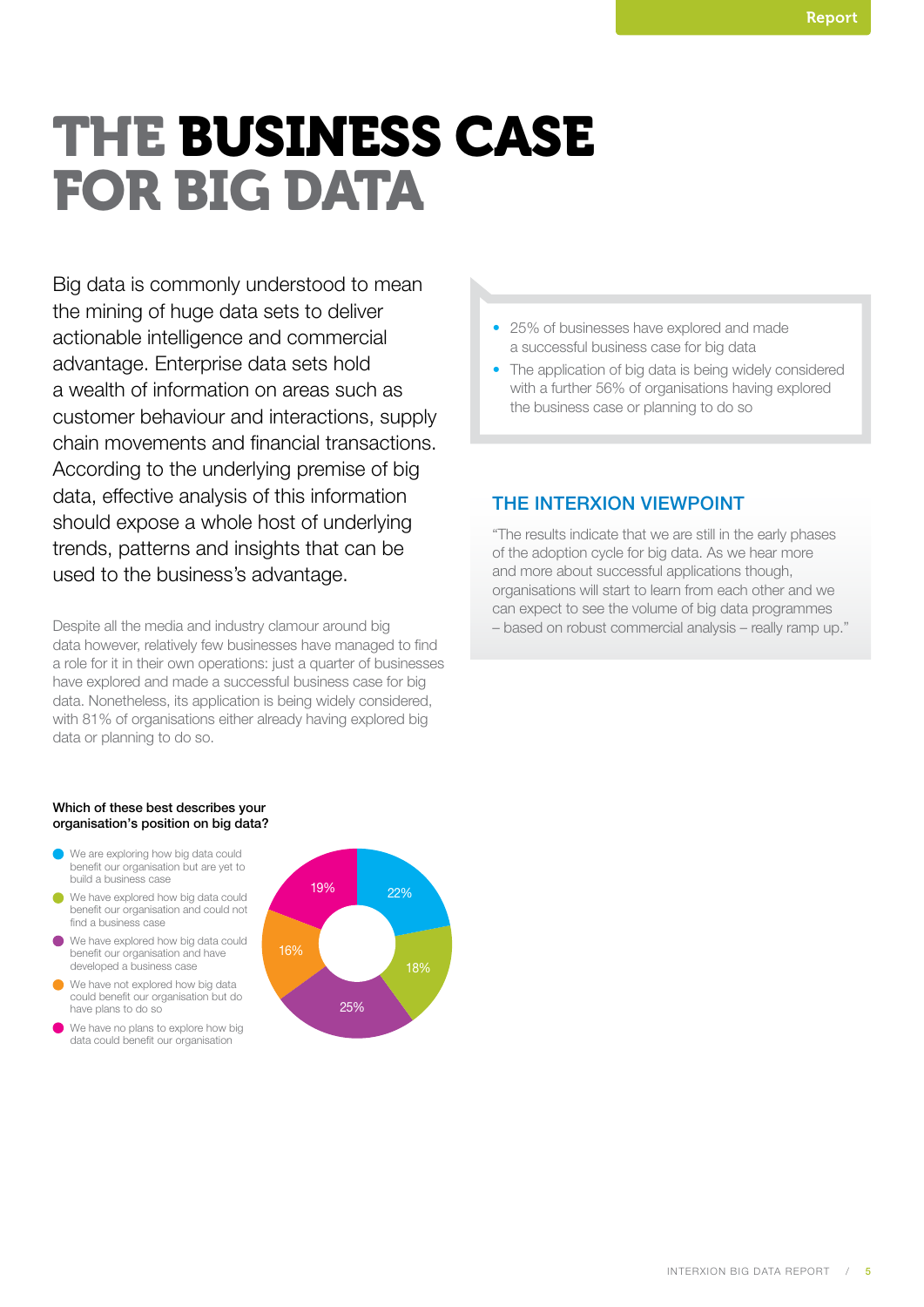## THE STRUGGLE TO TAKE A STRATEGIC VIEW

Capitalising on the opportunities presented by big data entails the co-ordination of a number of cultural, organisational and technological facets. And uniting and harnessing these elements in support of commercial objectives requires that IT departments are closely aligned with long-term business plans.

*Big Data – Beyond the Hype* reveals the struggle faced by IT departments in achieving this: a third of businesses agreed that their department fails to take a proactive, long-term and strategic approach. There were some significant differences between countries in their responses though: while 51% of French companies and 43% of UK firms acknowledge the challenge, this was true of just 15% of German respondents.

#### What is your opinion on the following statement: My department struggles to take a proactive and long-term strategic view?



The time constraints faced by European IT departments is a major contributing factor to this: 99% of respondents said they spend at least some of their time fighting fires rather than carrying out proactive, strategically important work that would benefit the company, with an average 37% of time spent in this way. Given this background, it comes as little surprise that, when asked why they are struggling to take a long-term view, the most common answer from respondents was that they always have to deal with short-term reactive business requirements (80%).

This was closely followed by budgets getting tighter (69%) as well as the fact that just over half of IT departments (53%) don't have any insight into the long-term plan for the business. In fact, a quarter of respondents (24%) said that their department doesn't have a plan in place to support the business plan at all.

- IT departments spend on average 37% of their time firefighting – but with big differences across the countries
- A third of firms struggle to take a proactive, long-term and strategic approach to their IT
- The main reason for the difficulty in taking a long-term view is having to deal with short-term business requirements (cited by 80%)
- 24% of IT departments have no plan in place to support the business
- 38% of CIOs report into either the CFO or the COO, rather than the CEO or the board

### THE INTERXION VIEWPOINT

"In making big data work for an organisation, it's vital that IT departments and their priorities reflect the commercial objectives of the business. It's not surprising that relatively few organisations have succeeded in building a business for big data, if IT teams are not tuned into what the business is trying to achieve over the longer-term. The reporting line of the CIO is key here. How can the CIO take a strategic view without reporting into the CEO or the board?

Businesses need to consider what they should ask of their IT teams. If all they're looking for is maintaining the plumbing and keeping costs down, they may find that those competitors who ask IT to deliver competitive advantage are stealing a march."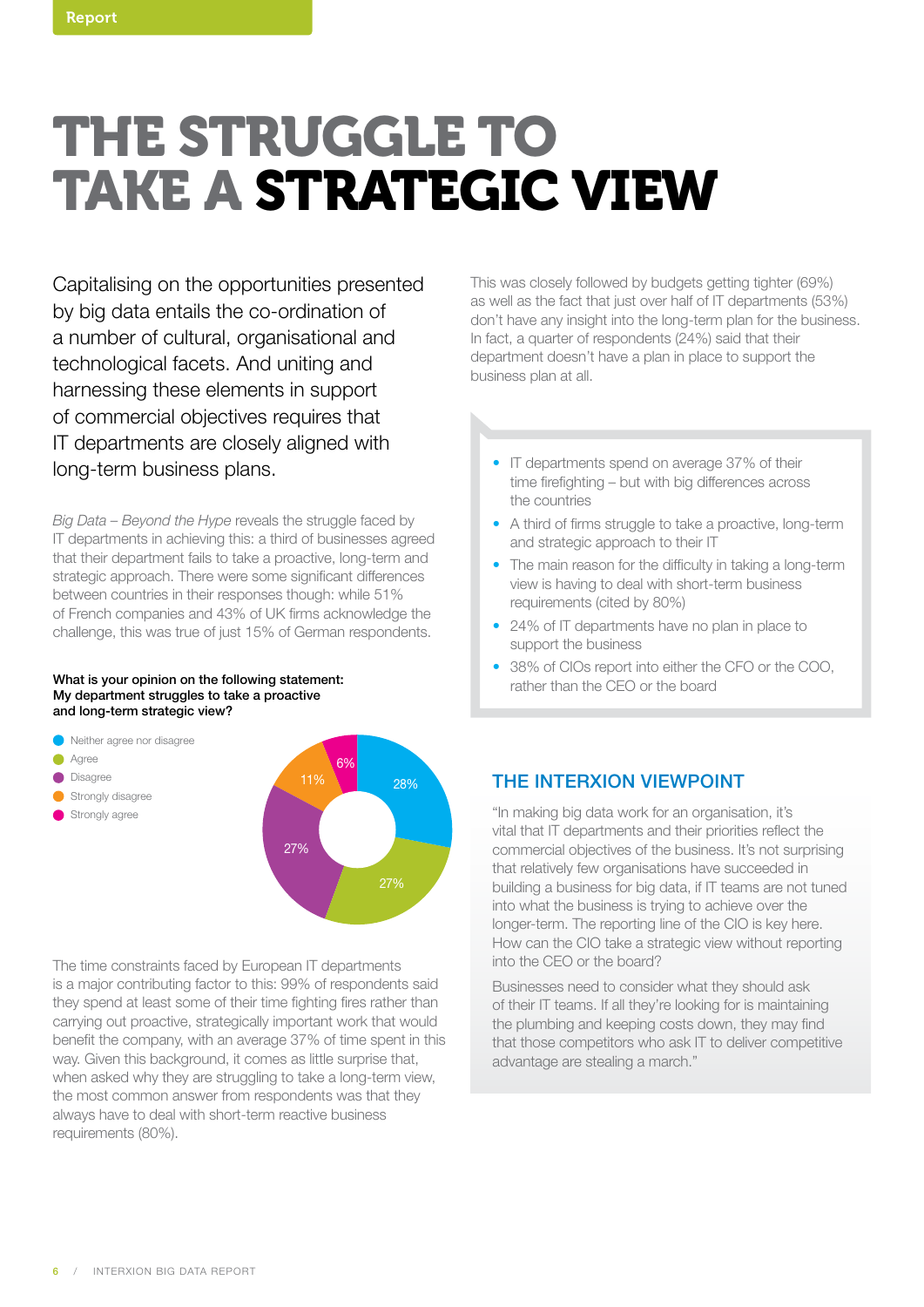## BIG DATA - A STRATEGIC PROPOSITION

Interestingly, companies where the IT strategy is aligned with the business plan are much more likely to have explored the possibilities of big data: more than nine in ten organisations where the IT plan is closely mapped to the business plan have already explored the business case for big data. Where the IT strategy is not aligned to the business plan, either because it does not plan that far ahead or is designed to fulfil other goals, fewer than six in ten organisations have explored big data. This drops even further to 40% in those businesses where the long long-term strategic plan has not been shared with IT.

- In firms where the IT strategy is aligned with the business plan, more than 9 in 10 have already explored the business case for big data
- In companies where the long-term business plan has not been shared with IT, only 40% of firms have explored the business case

### THE INTERXION VIEWPOINT

"These results clearly demonstrate that those forwardthinking companies who are working in sync with their IT departments are more alert to the opportunities presented by the application of emerging technologies. For these firms, it's incredibly important for the IT department to think ahead and lay the foundations for any future applications of big data that may provide the business with competitive advantage."



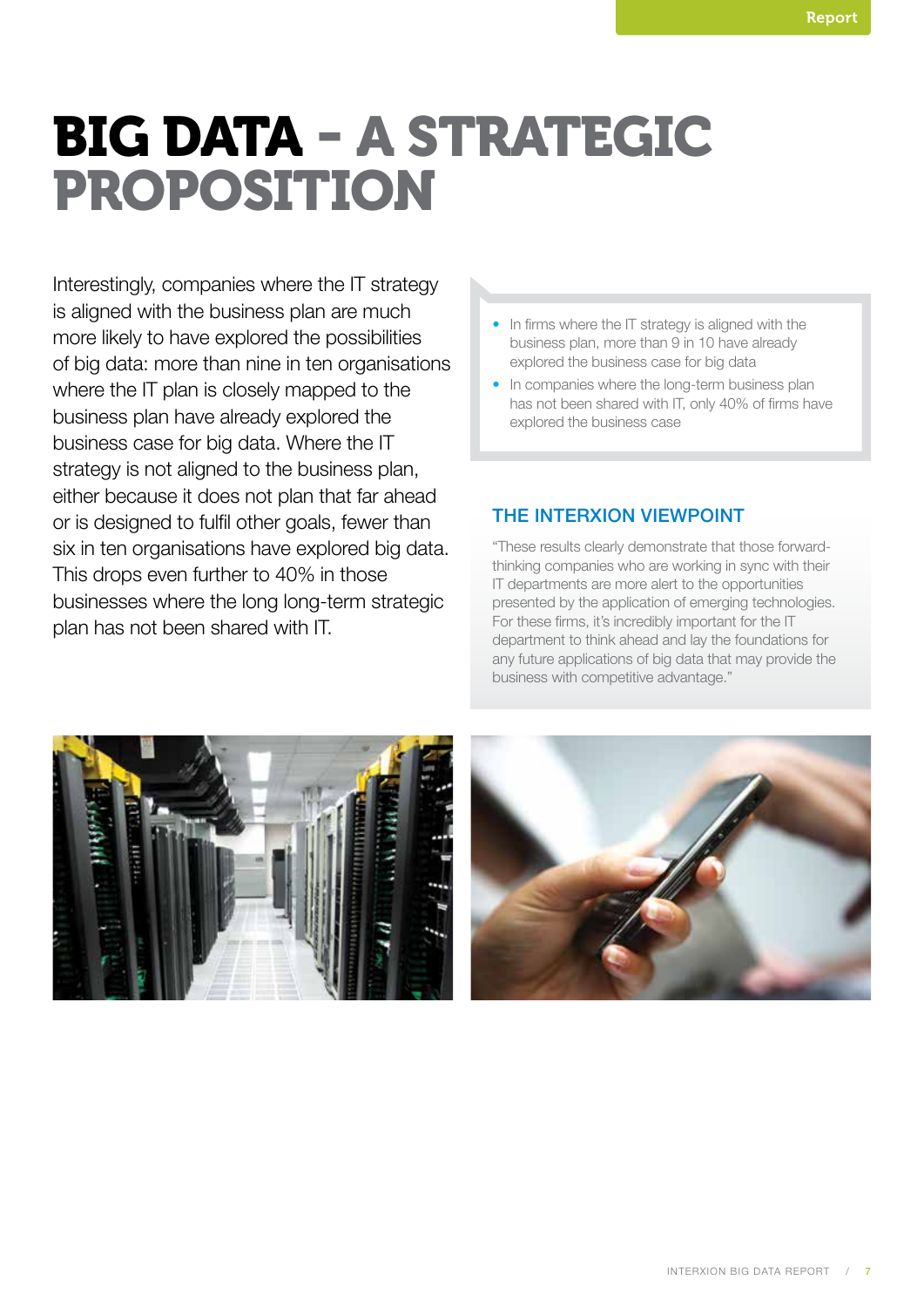## WHERE CHALLENGE MEETS OPPORTUNITY

Big data is seen as both an opportunity and a challenge for the business and the IT department, but it is small companies where the challenge is most keenly felt. 79% of businesses with between 501 and 1000 employees say their IT departments see big data as a significant challenge, compared with only 55% of organisations with more than 3000 employees.

#### To what extent is big data perceived as a challenge by your organisation's business and IT? My organisation's business regards big data as…



When asked about the challenges involved in building a big data solution, almost half (45%) of respondents said that there are more pressing demands on the IT department's time, while a third cited reluctance to invest in the CAPEX needed (33%), a lack of storage capacity (32%) and a lack of expertise in-house (32%).

#### What challenges would you face in building a big data solution in-house?

- There are more pressing demands on the IT department
- **The business is unwilling to invest** in the capital expenditure needed
- We do not have the storage capacity
- We don't have the expertise in the organisation and / or it's too expensive to hire it in
- $\blacksquare$  Legacy technology
- Requirement for solution to be accessed across multiple device types/platforms
- $\bigcirc$  Not applicable we have already built a Big Data solution in-house
- **C** None

In terms of the technology required to deliver big data solutions, it's no surprise that analytics (55%) and storage (53%) are the biggest concerns. Significantly, the network comes a close third, with almost half (48%) of respondents admitting that they are extremely concerned about this issue as it relates to the speed of accessing, processing and delivering information. This makes sense when you consider that 58% of organisations expect to need their big data to reach the end-user within 100 milliseconds.

**29%** 

31%

5% 5%

32% 32%

45%

33%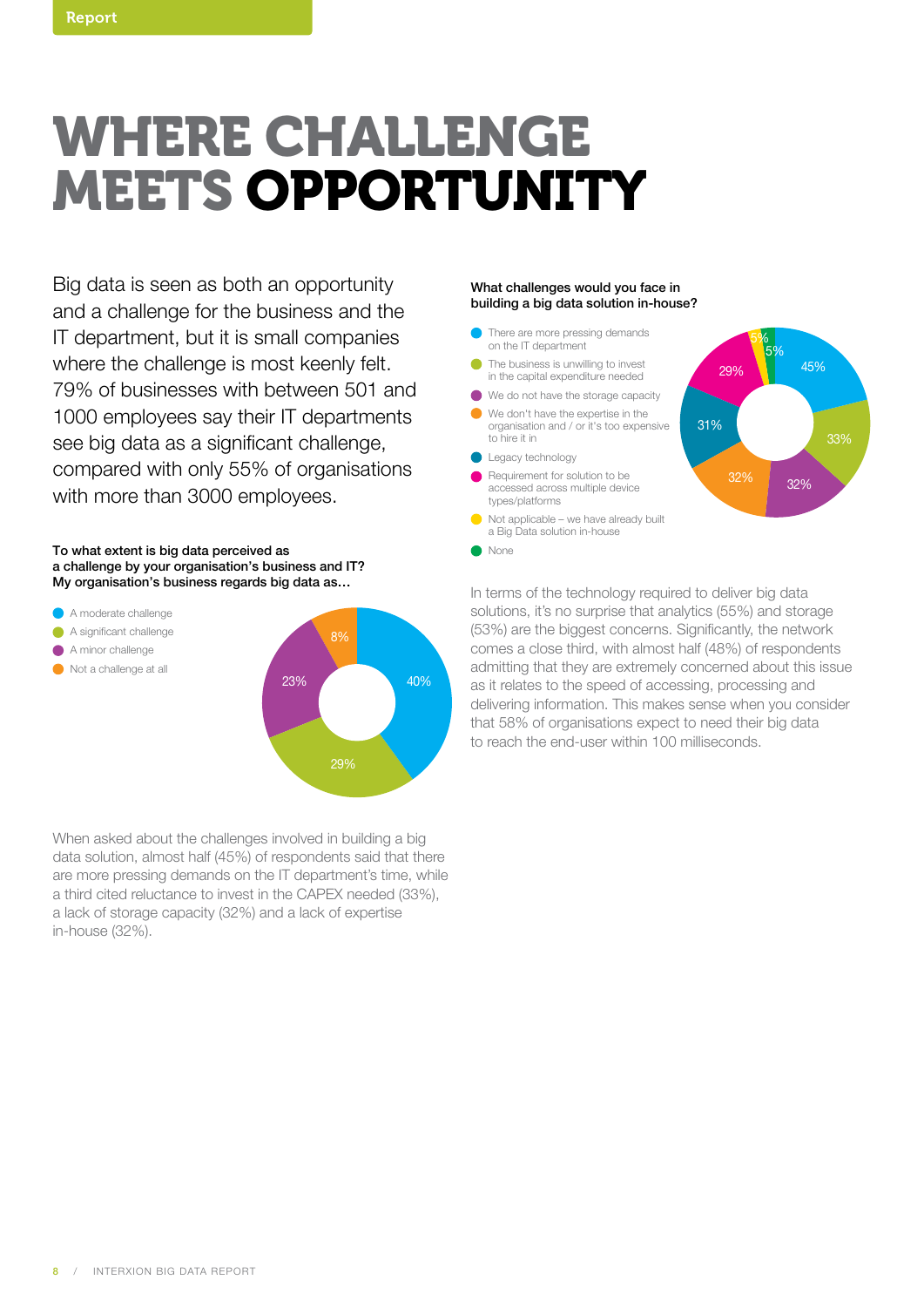How concerned are you with the following issues as they relate to big data? Combination grid combining the totals of those who rated '4 - concerned' and '5-extremely concerned'

- **Analytics**
- **C** Long-term storage
- Speed of accessing, processing and delivering information – network
- Speed of accessing, processing and delivering information – hardware
- Speed of accessing, processing and delivering information – software



- Key challenges in building a big data solution include more pressing demands on IT's time (cited by 45%), reluctance to invest in the CAPEX needed (33%), lack of storage capacity (32%) and lack of expertise in-house (32%)
- Analytics (selected by 55%), storage (53%) and network (48%) are the key technological considerations in building a big data solution
- 58% of organisations expect to need their big data to reach the end-user within 100 milliseconds



#### THE INTERXION VIEWPOINT

"It's not surprising that storage and analytics are seen as crucial to big data, but the results also highlight that the capabilities of the underlying network should not be overlooked. If the network can't access, process and deliver information at the speed required, then the data-crunching power of the systems sitting above it are irrelevant. Big data solutions require a cross-section of three disciplines: business, IT and telecoms, which are often left siloed with no collaboration between them."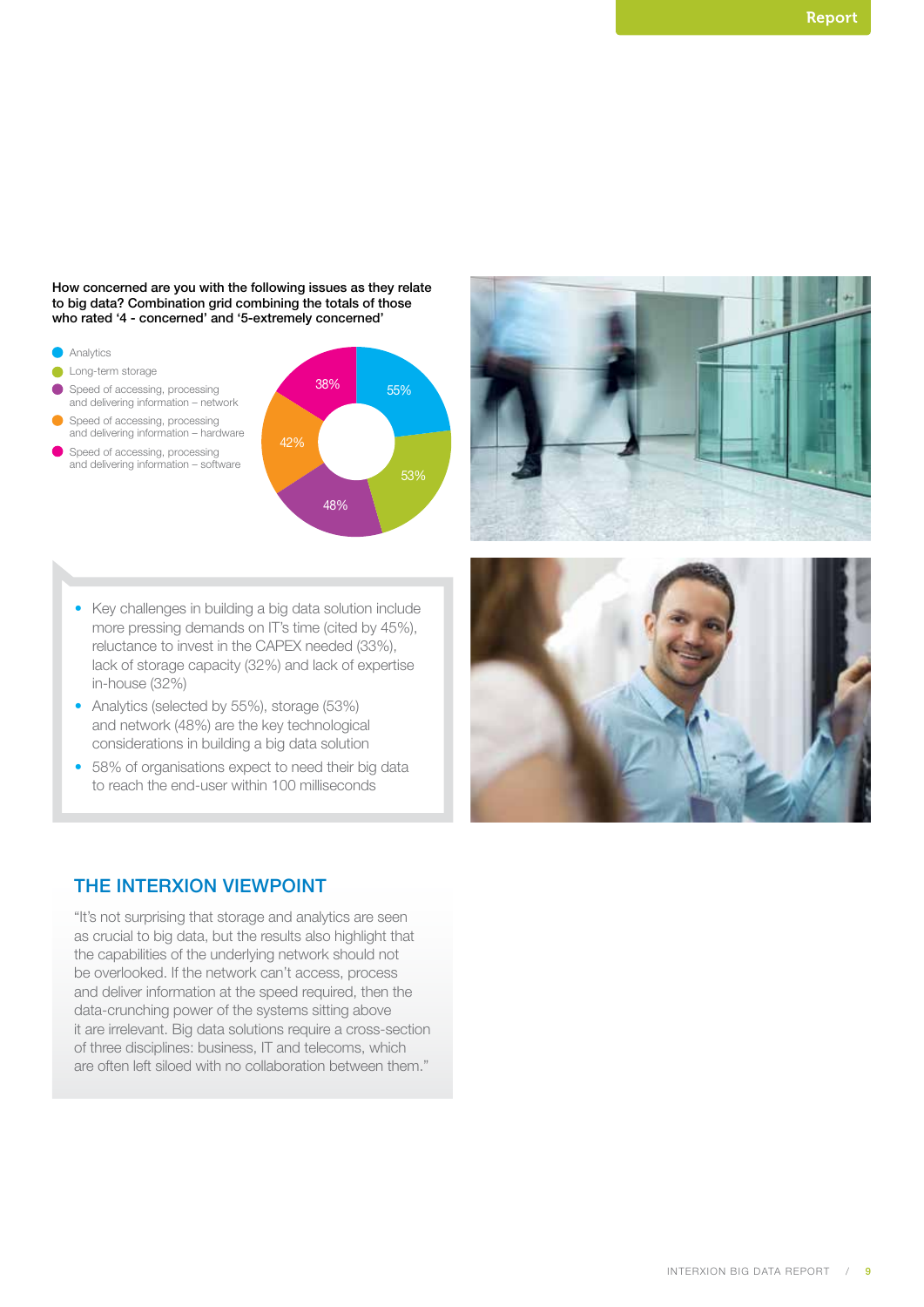/ INTERXION BIG DATA REPORT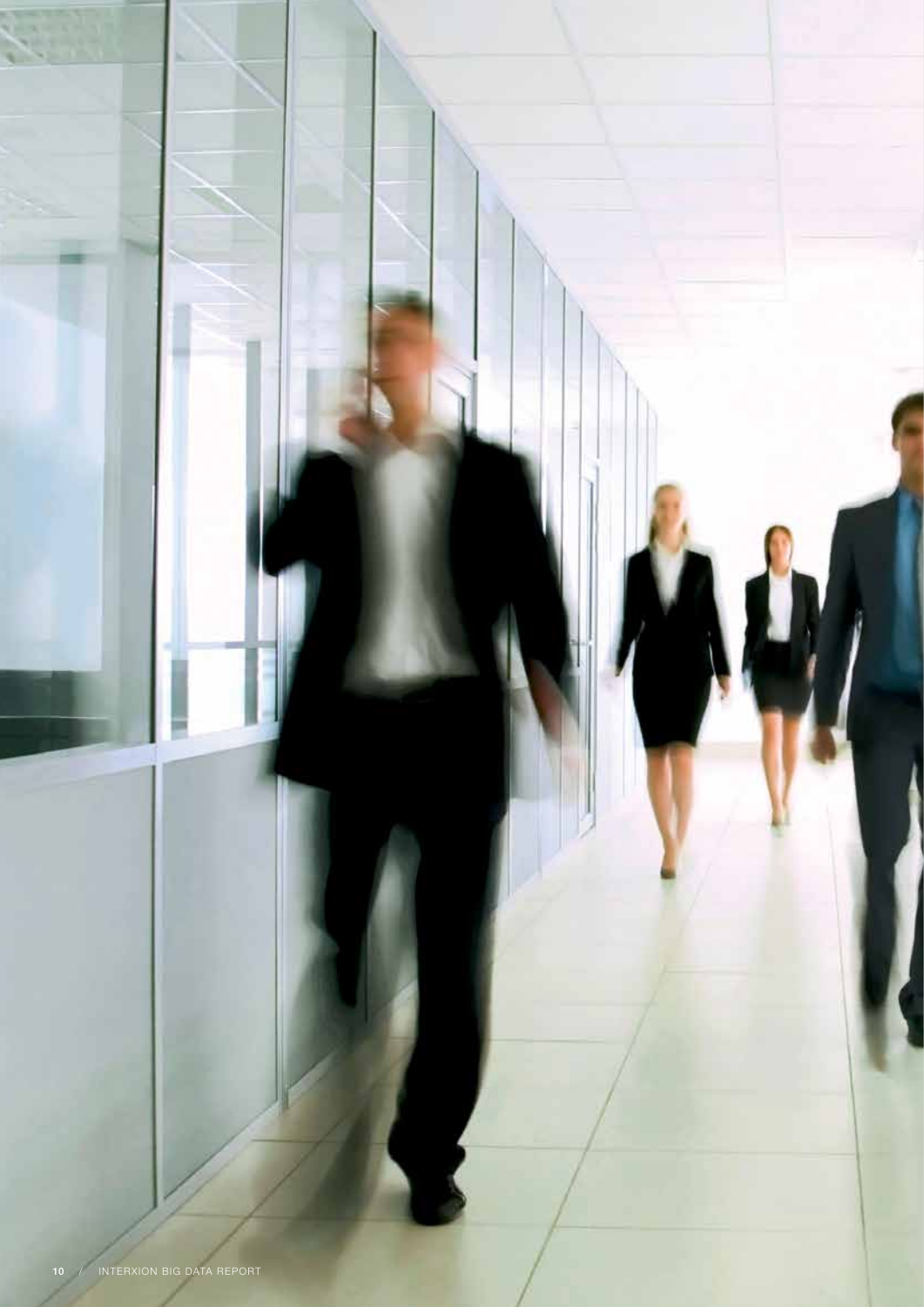41%

23%

4%2% 10%

22%

19%

18% 13% 13%

35%

34%

## EXPECTED BENEFITS

Irrespective of the challenges presented by big data, the study's respondents also recognised that big data was capable of delivering a broad range of business benefits: better decision making (57%), improved customer satisfaction (54%), more crossselling (47%), bringing new products and services to market more quickly (46%) and innovation (46%) all scored highly.

#### If money and resources presented no barriers, what benefits do you believe the strategic and effective use of big data could bring to your organisation?



**Increase workforce productivity** 

These understood business benefits were reflected to some extent in the applications driving big data needs at respondents' organisations: customer management systems (41%), e-commerce (35%) and financial transactions (34%) came out on top.

• Anticipated business benefits of big data include better decision making (57%), improved customer satisfaction (54%), more cross-selling (47%), bringing new products and services to market more quickly (46%) and innovation (46%)

#### Which are the 3 applications that are driving big data needs most at your organisation?

- Customer management systems
- E-commerce
- **C** Financial transactions
- $\blacksquare$  Email
- **Imaging data**
- Science or research data
- Internet text and documents
- Web logs
- Call records
- Social media
- Sensor data
- Surveillance
- **Medical records**
- We don't have any Big Data needs in my organisation

### THE INTERXION VIEWPOINT

"It seems that respondents believe that big data could help them to do better at whatever is best for their business. Given the widespread acknowledgement of big data's potential, businesses should create the space for their IT teams to focus on how to overcome the challenges that prevent them from realising this.

Organisations should also consider their innovation process and how this applies to big data implementations. The skills required are a necessary mix of industry domain knowledge, mathematical and computational skills, and a good understanding of the technology capability. Unless companies have a carefully thought-out innovation process in place, it's rare to see these three skills working in harmony."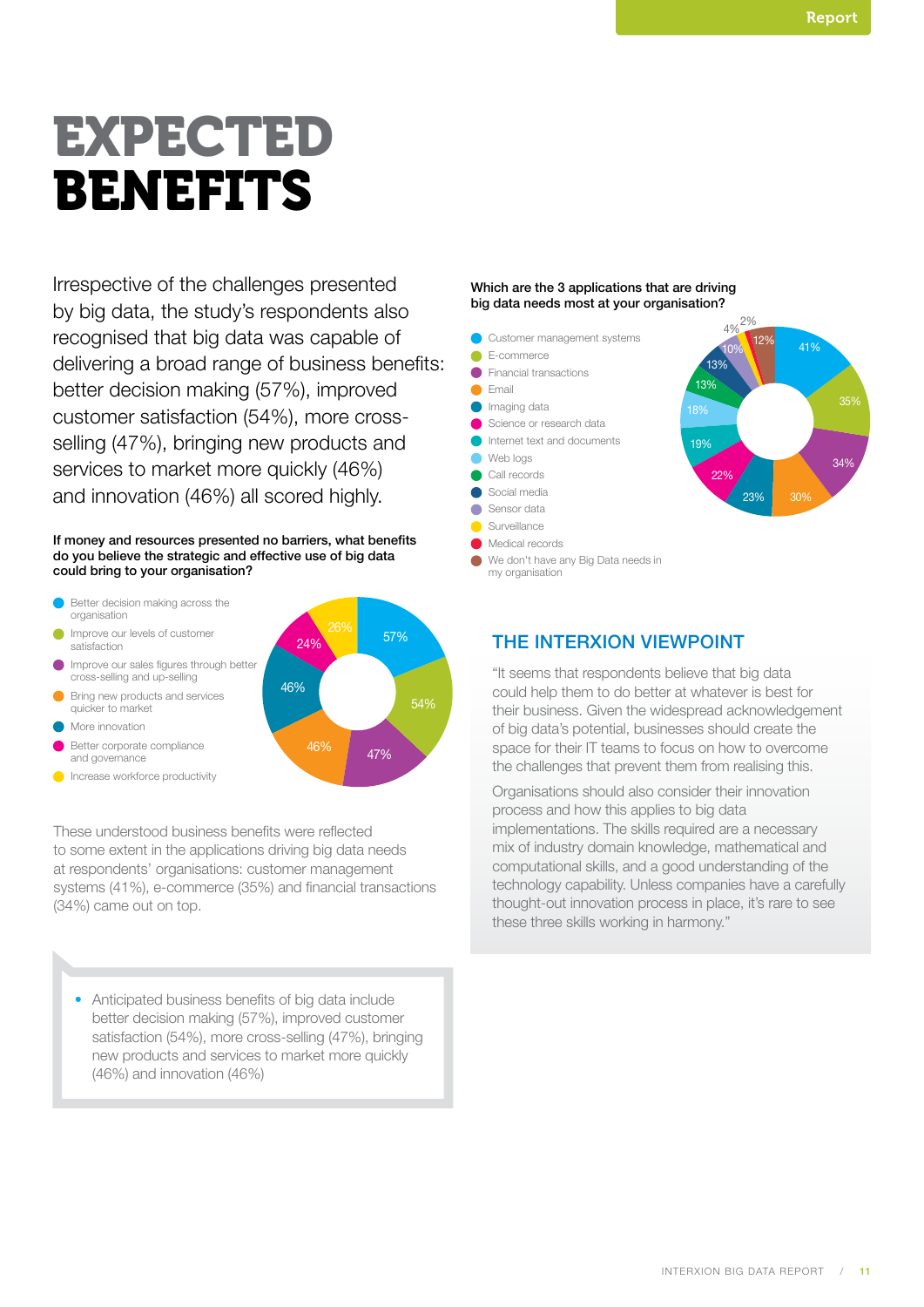## A GROWING PRIORITY

Although only 7% of respondents believe that big data is already a priority for their organisation, this is set to change dramatically, with a further 62% convinced that it will become a priority within the next 3 years.

#### Would you say that big data is/will be a priority for your organisation in the next…?



When it comes to building the business case, 42% of respondents expect this to be based on developing new data sets and applying new analytics to them, compared to only 28% who think this will come from bringing together old and new data sets to provide new insights and understanding and 27% who think better mining existing data sets will be the key.

#### How have you/do you expect to be able to build a business case for big data?

- **In developing new data sets and** applying new analytics to them
- By bringing together old and new data sets to provide us with new insights and understanding
- By better mining existing data sets
- We do not expect to be able to build a business case for Big Data



• 62% of firms expect big data to become a priority within the next three years

### THE INTERXION VIEWPOINT

"Although big data is still in the hype cycle stage, it's clear that the challenges posed by the volume, velocity and variety of data will become increasingly important over the next few years. If organisations already know that that's the case, then they need to factor big data into their planning now. The decisions they make about systems, networks and applications will have a big impact on their ability to deliver big data programmes when their organisation finds it requires them."

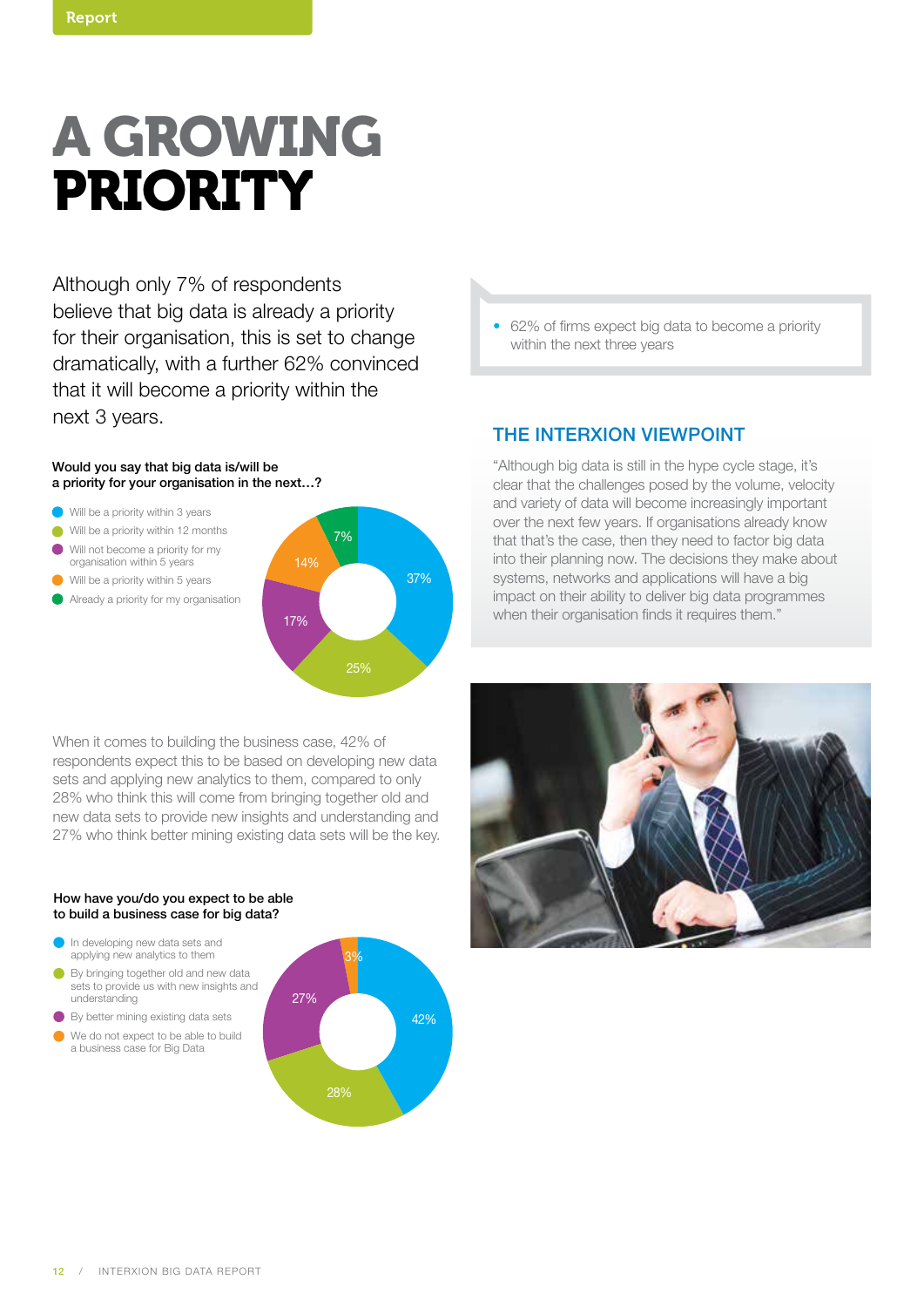### REGIONAL DIFFERENCES ACROSS EUROPE

The importance of big data as a means for competitive advantage for companies may also be true for countries across Europe. Our report shows interesting results in the attitudes to big data across the eleven countries surveyed.

Businesses in larger markets are generally less constrained by budget cuts, with only 47% of German respondents and 57% of Spanish respondents agreeing that their budgets are getting tighter, compared to 68% in Austria, Switzerland, Belgium and the Netherlands and 71% in Denmark and Sweden. IT departments in the UK and Ireland are under the most budgetary pressure, with 82% suffering from tighter budgets. Tighter budgets go hand-in-hand with a focus on 'fire-fighting' with a higher percentage of respondents acknowledging this in smaller markets.

Consequently, businesses in the smaller markets in Europe are less likely to have a long-term strategy, with respondents from Belgium and The Netherland (27%), Denmark and Sweden (28%) and Austria and Switzerland (31%) far more likely to admit that they don't have a plan in place. In contrast, very few organisations in Germany (2%), France (7%) and Spain (9%) are without a long-term plan.

This split carries across into whether organisations see big data as a priority. Fewer businesses in Denmark and Sweden, Austria and Switzerland and Belgium and The Netherlands see big data as a priority within five years (averaging 33%, 32% and 27% respectively). It is the larger Spanish (83%), French (80%) and German (78%) markets where more businesses are ready to prioritise big data within the next three years.

### THE INTERXION VIEWPOINT

"Drilling down into the regional data confirms that big data is a strategic proposition. There is a clear dichotomy between those smaller markets where organisations are less likely to have a strategic plan in place and the larger markets where a long-term plan corresponds with big data being a more immediate priority for businesses. While Spain, France and Germany are leading the way with long-term plans in place pretty much across the board, there are some organisations in the smaller markets that are starting to consider big data. With European countries collaborating and competing for economic advantage, it may be those who enable the conditions for big data to flourish that reap the economic reward and those who don't may trail behind, creating a European 'digital divide."



#### Would you say that big data will be a priority within 3 years?

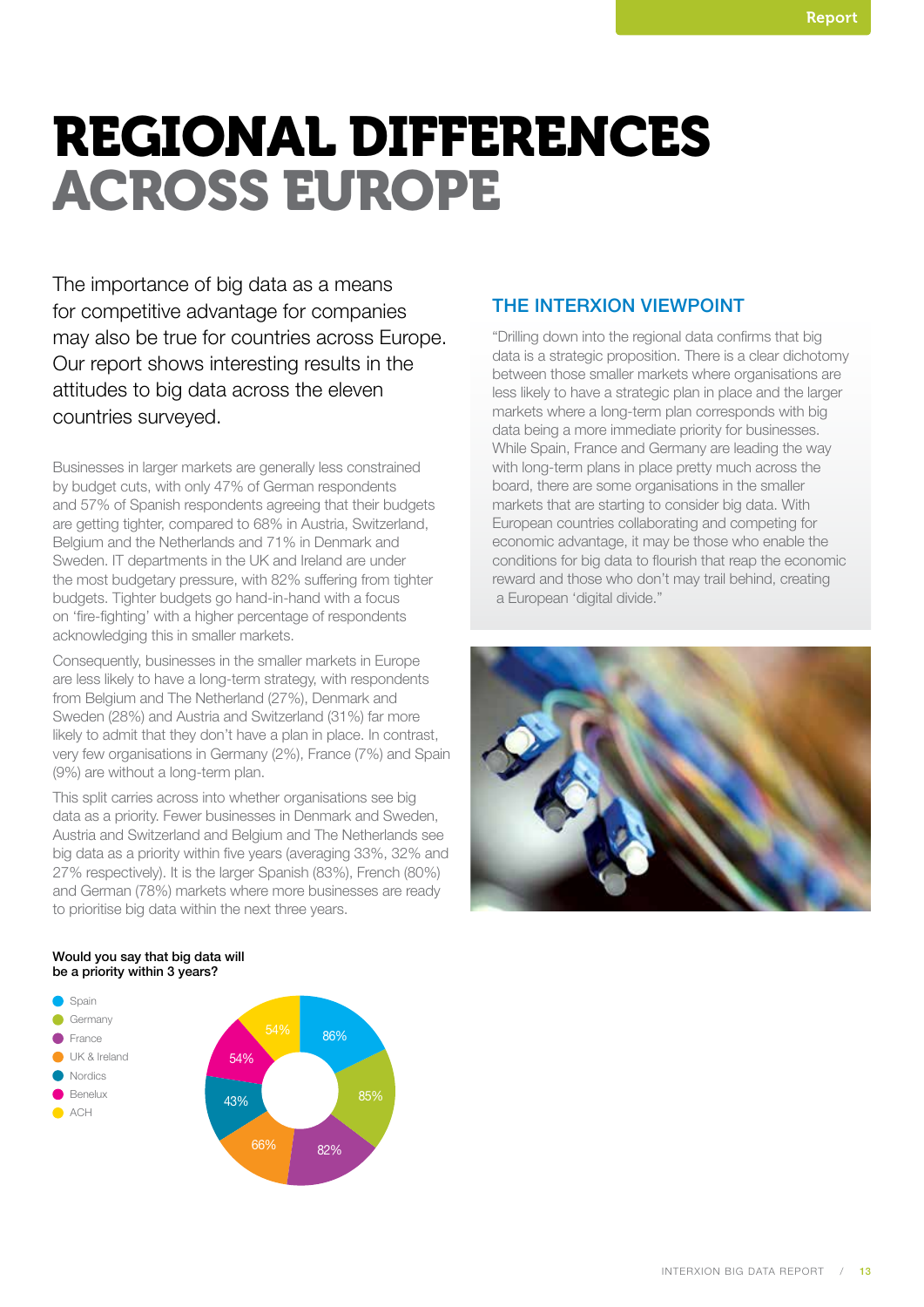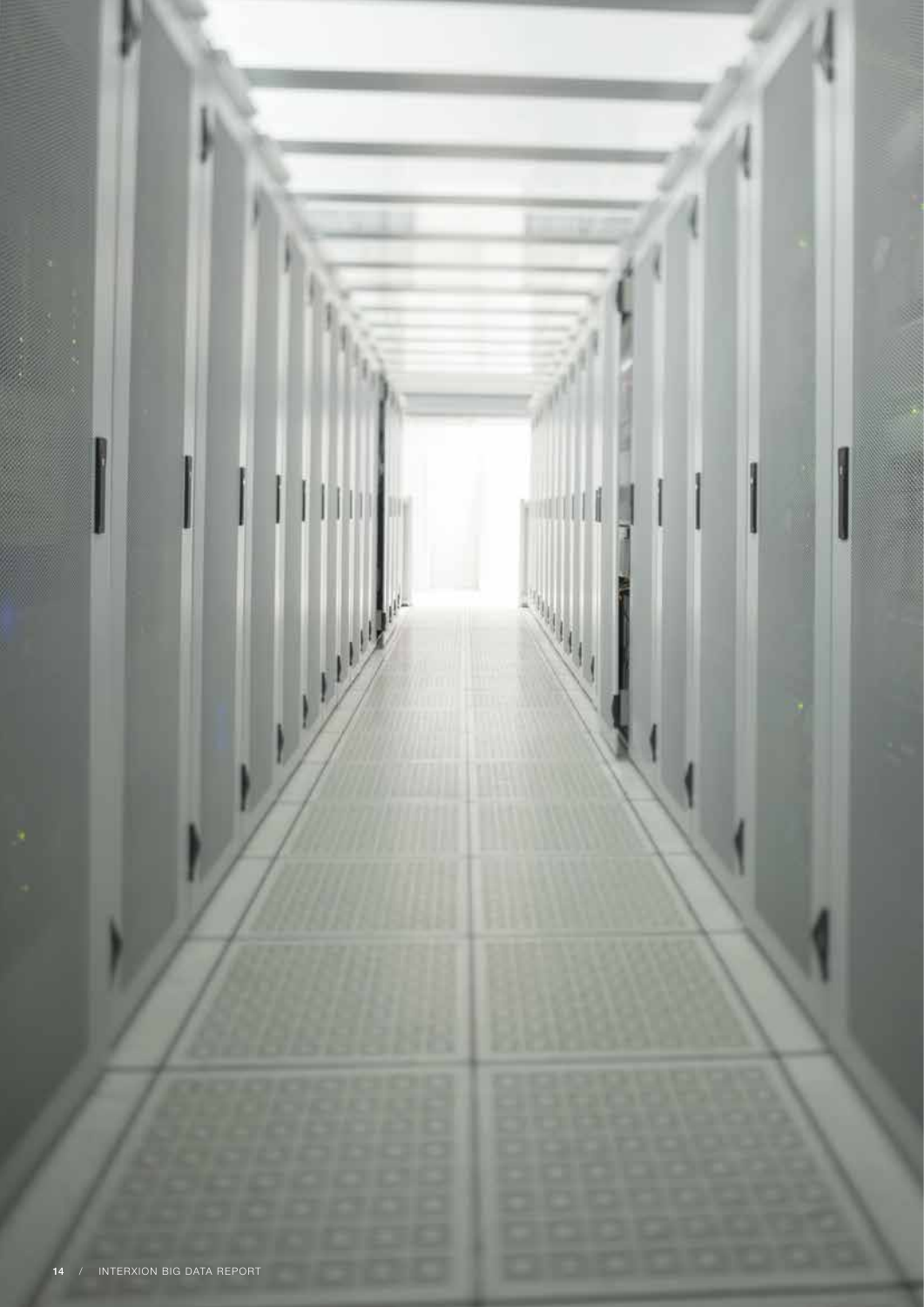## IN SUMMARY

Looking through *Big Data – Beyond the Hype* in its entirety, the study provides a great deal of food for thought for firms considering how to tackle big data.

We have discovered that big data is a strategic proposition with those IT departments that are aligned with long-term business plans better able to assess its merits. We also found however that a large number of IT departments are constrained in their ability to be strategic, either because they're charged with cutting costs, offering a reactive service or have no visibility of the long-term direction and objectives of the company.

Time and again, we see those organisations that take a strategic approach to IT delivering faster growth and greater shareholder value, so it's puzzling to see that many businesses are still missing out on this competitive advantage.

It's understandable that, in today's tough economic climate, reduced resources and stretched teams can result in a focus on the urgent rather than the important. The question though is 'what is the opportunity cost?' Lack of resources in the long run destroys shareholder value. Creating the headroom to assess the merits of big data is vital for a company's competitive advantage. Those companies that do will win out. Those that don't will trail behind.

This is also true for pan-European country competitiveness. Businesses in the smaller countries by GDP face tightening budgets, an increased focus on 'fire-fighting' and are less likely to have a long-term strategic plan in place. They are therefore correspondingly less likely to see big data as a priority in the next five years, when compared with businesses in larger countries such as France, Spain and Germany.

What is also clear from the study is that big data is set to remain for a good while longer at the top of the enterprise IT agenda. A comfortable majority of respondents recognise that big data will become a growing priority for them and acknowledge the need to harness its capabilities for the good of the business.

In order to capitalise on the benefits that respondents anticipate, it's crucial to make the right choices now and ensure that all the elements are in place for a successful big data solution. Establishing an innovation process that brings together multi-disciplinary teams is vital at the same time as allowing those teams the headroom to focus on the big data task at hand. Given the focus is currently on analytics and storage, those organisations that forget network speed in the context of a big data solution are missing a trick for the future. Choices about systems, networks and applications made today will have a big impact on the ability to deliver big data programmes down the line, so it's imperative to involve all three relevant disciplines: business, IT and telecoms.

At Interxion, we believe that if big data is a strategic proposition, so too is where you 'house' your big data solution. Making the wrong choice today could tie your company to a poor-performing solution which in the long run could see you lose out to competitors who have made the right choice. Picked as a key consideration by 48% of our respondents, connectivity is the third most important challenge they face, with 58% agreeing that their big data solution will need to reach the end-user within 100ms.

Meeting the requirements of volume, variety and velocity calls for the solution to be located in a highly-connected data centre facility. What are the implications of a large volume of data going across a WAN? Would the cost prohibit the business case? What if you need to be colocated to a large variety of datasets? And finally, when it comes to velocity, what if the network aspect of your solution resulted in delivering results 'just too late' rather than 'just in time'? At Interxion we have over 450 carriers in our 33 data centres across Europe. This gives you the opportunity to 'connect, transact and create value' from your big data solution, within 100ms of 70% of Europe's GDP.

We hoped you've enjoyed reading the report. We hope you are ready for your big data journey. And we hope too that you make the right strategic choice for locating your big data solution.

## ABOUT THE REPORT

Commissioned by Interxion, Vanson Bourne surveyed 750 senior IT decision makers at companies with more than 500 employees in November and December 2012. There were 150 respondents from the UK and Ireland, and 100 each from Germany, France and Spain, and 50 each from Austria, Switzerland, Belgium, the Netherlands, Denmark and Sweden.